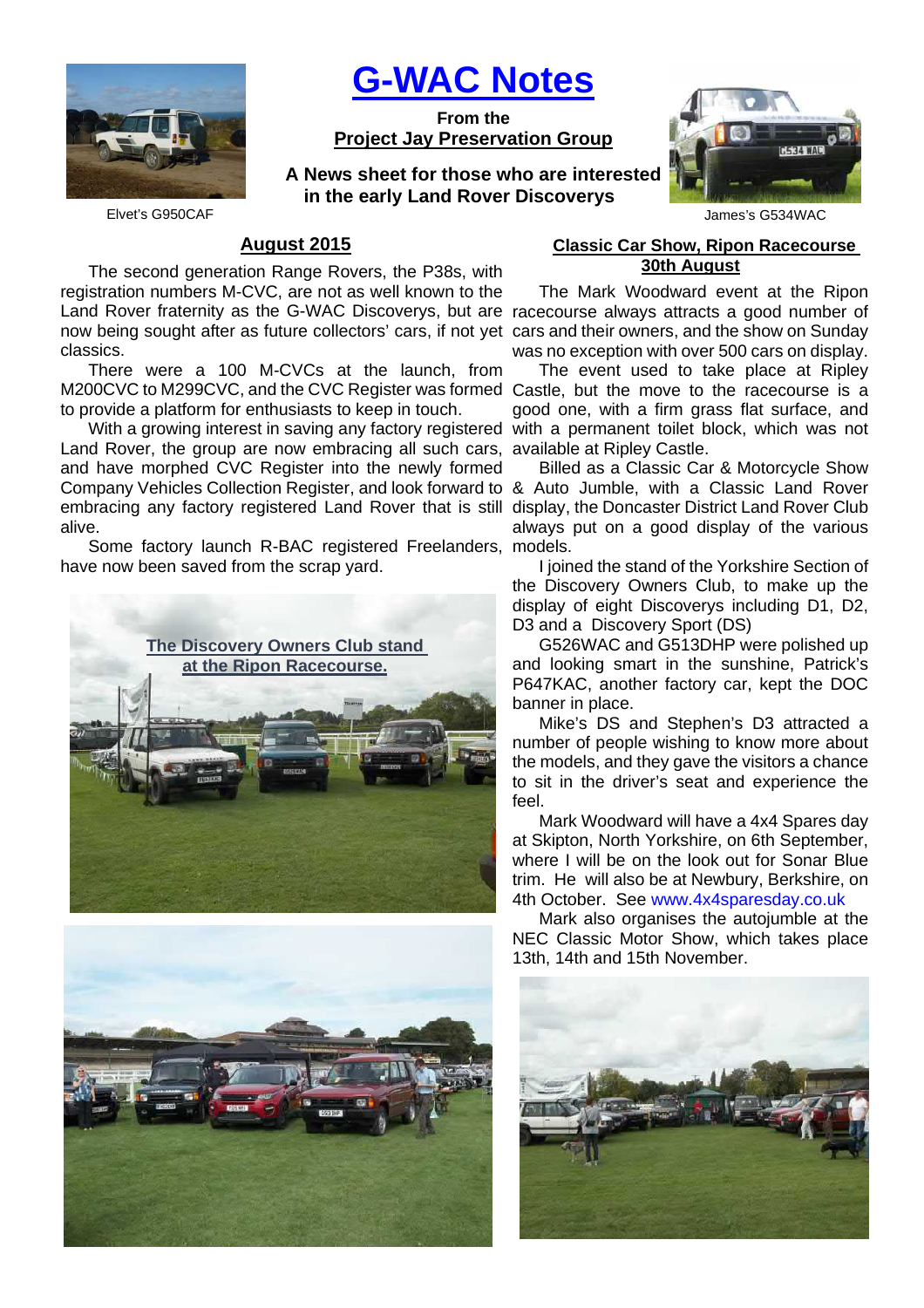# **G513DHP nearing completion**

Well, as near as a 25-year-old Discovery will ever be, there is always something to do, even if it is only to give the car a polish

The outstanding jobs have been to replace the rear suspension 'A' frame ball joint, fix the o/s electric windows, replace the lock spring in the n/s front door, fix the central locking , replace the frayed side seatbelts and a scrape and paint underneath.

The 'A' frame ball joint was fine when she went for MoT, but after a few hundred miles the rust in there



 Graham has offered to do the underside, plus wax, if I take her down to Tamworth.



was knocked out and it started to rattle. I bought a complete joint assembly, and Roger, from the Discovery Owners Club, came to change it for me. He also changed the door lock spring, quite a fiddly job that was.

Jack (he with G465WAC), fixed the windows, and fitted a tow bar and electrics, Stuart and Jonathan, (again of the DOC) have promised to have a look at the central locking.



The seat belts and seats were a simple job, which I managed to do without help.

She is running well and returned 20 MPG on a trip to Solihull and back. (Which was at my usual motorway speeds)

# **Stowage bag for the sunroof glass. (Early cars)**

When fitted with the removable sunroof glass, the wider section of the second row of seats has a zipped stowage bag in the trim panel at the back of the seat, to store the glass when it has been removed. Why anyone should want to remove the glass is a mystery to me, but there it is.

The stowage bag is fastened to the seat frame with plastic push in fasteners, (fastener-fir tree. Pt. No. AGU1425), which push into a



plastic insert (insert Pt. No. AJU1136L) in the seat frame.

 Even without the glass in the bag, the trim panel is quite heavy and relies on the fasteners to keep it in place. The fasteners are not very firm, and often pop out when the seat back has been returned to its upright position after having been lowered to increase the loading area.



Just pushing the trim panel back into place does not

always make the fasteners go fully home, with the result that the next time the seat back is returned to its upright position, they pop out again.

I find that the best way to fix them firmly in the insert is to use a joiner's cramp to squeeze them home. Pieces of wood under the cramp will stop any marks being made in the fabric.

With the fasteners fully home, the panel will stay in place for a number of times, but will eventually pop out again, requiring a repeat of the operation. Replacing the fasteners with new stiffer ones will be necessary after a while.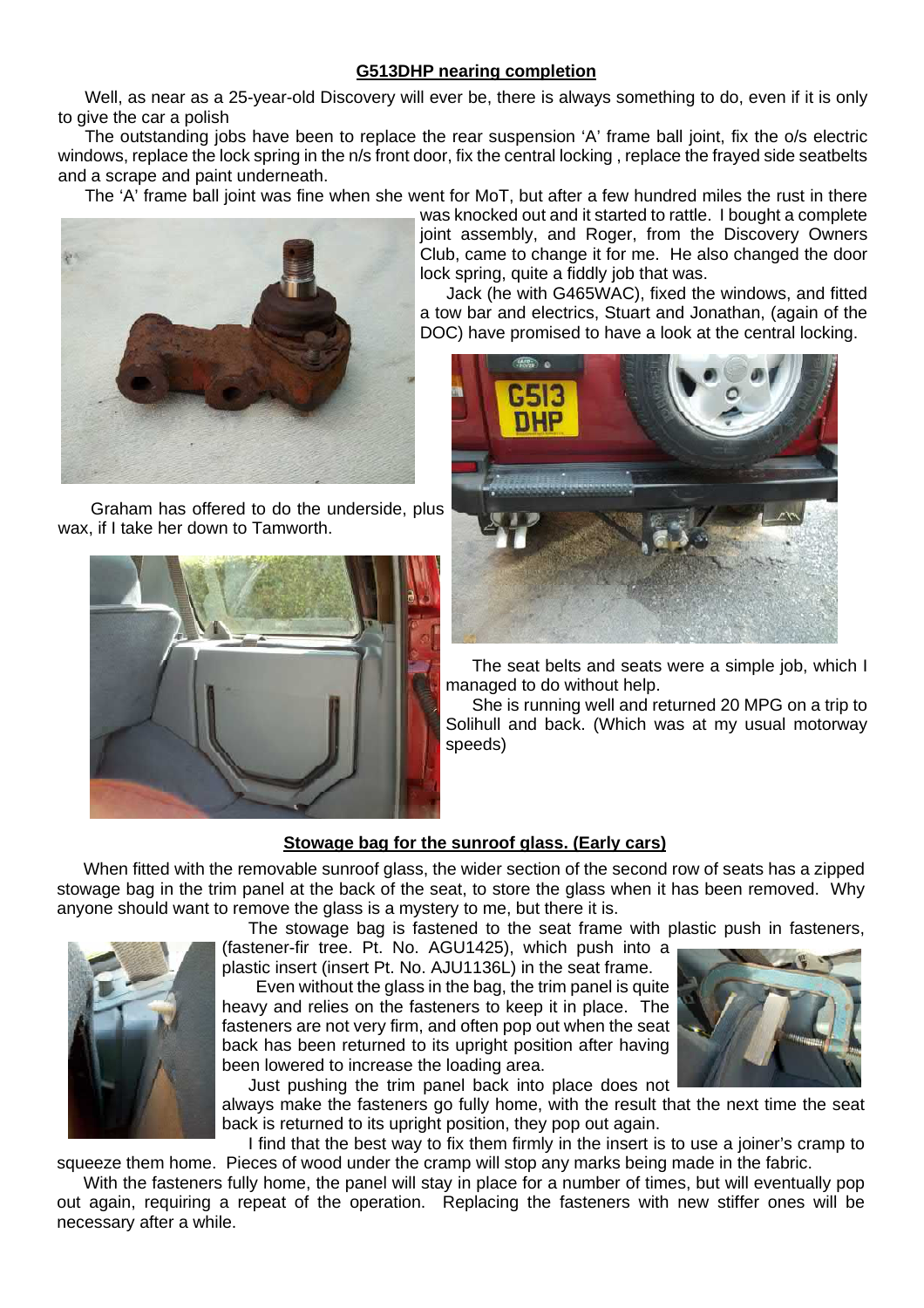# **Wheels and tyres.**

I purchased my first Discovery in 2003. Since then I have owned eight D1s, and still have six at home, plus the pre–pre 5-door, owned jointly by the Project Jay Preservation Group.

Only on two occasions has a car come with a full set of tyres of the same brand and the same pattern. G526WAC came with a well worn set of Pirelli Scorpion S/T tyres on the original steel rims, and the A registered 5-door came with a full set of almost new Goodyear Wranglers on Boost alloys.

526 was purchased with a spare set of five Colway tyres on Range Rover rims, for the winter. I'm not a lover of alloy rims, in particular for winter use as they can corrode to the hub and be very difficult to remove. Over the years I have obtained five spare steels, so with a stock of 40 wheels and tyres, I decided that



it would be a god idea to sort them out to see if there were any sets of similar tyres. The pre–pro five-door and the Mpi are fitted with Cyclone alloys, so I have ten Cyclone alloys, five Boost alloys, five three spoke Range Rover alloys and 20 steels, with a mixture of tyre brands and patterns, on a mixture of alloys and steels.

The sort out resulted in the almost new Wranglers being fitted onto steels for G526WAC, and selling/part exchanging the Boost alloys for five more steels.

A set of Pirelli Scorpion S/Ts was made up for the 5-door, on Cyclones, a set of Pirelli Scorpion Akros were made up on Cyclones for the Mpi.

The yet to be restored G478WAC now sits on four steels with Michelin 4x4s, but no spare yet. The A reg sits on four Kumo, but not all the same pattern. The black L reg is sitting on the Colways, (I need to sell the L reg because I have too many good runners) but the Colways will be fitted to five steels ready for the winter, perhaps I will use the Mpi for the winter, if we get any snow.

There are now three more spare Scorpion S/Ts on steels and two Wranglers on steels, the rest are Toyo, Vredestein, Dunlop, Sime, Nexen and Savaro on steels.

The set of Akros on the Mpi are getting a bit past their sell by date and have some small cracks in the sidewalls. I am not aware that new Akros are available, so I will look out for any good ones at the LR shows.

# **G950 CAF**

We have owned our Discovery since 1992, only one previous owner when we bought her with 6.000 miles on the clock.

First registered 13.02.90, a 200Tdi in white, with 5 seats. We sent off to get info with the VIN number and have copies of the inspection documents. Records show that she came from line no 10148 on the 30/01/90. We don't really understand much about all the details but would like to find out more.

All original, but has had a new engine and treated to some alloys. My husband has really looked after



her, but regrets changing the steel wheels to alloys. I think they look better.

Very good and clean underneath and been well cared for by the one owner. She is still being used; we love her, and have started to take her to local classic car events.

She has now covered 127.000 miles and is good for another 100.000 miles.

> Barbara. Trefin, West Wales

**PETER JAMES** INSURANCE. 772, Hagley Road West, Oldbury, West Midlands. B68 0PJ. Telephone: 0121 506 6040. www.peterjamesinsurance.co.uk



# **Forthcoming events**

19-20th September. Land Rover Show 2015. East of England Showground. Peterborough. PE2 6XE. We hope to book stand space for this show.

# 10-11th October

 Plymouth Birthday Weekend. The annual return to the place where the Discovery was launched to the Press and Dealers in 1989. http://www.discoverybirthdayparty.co.uk/